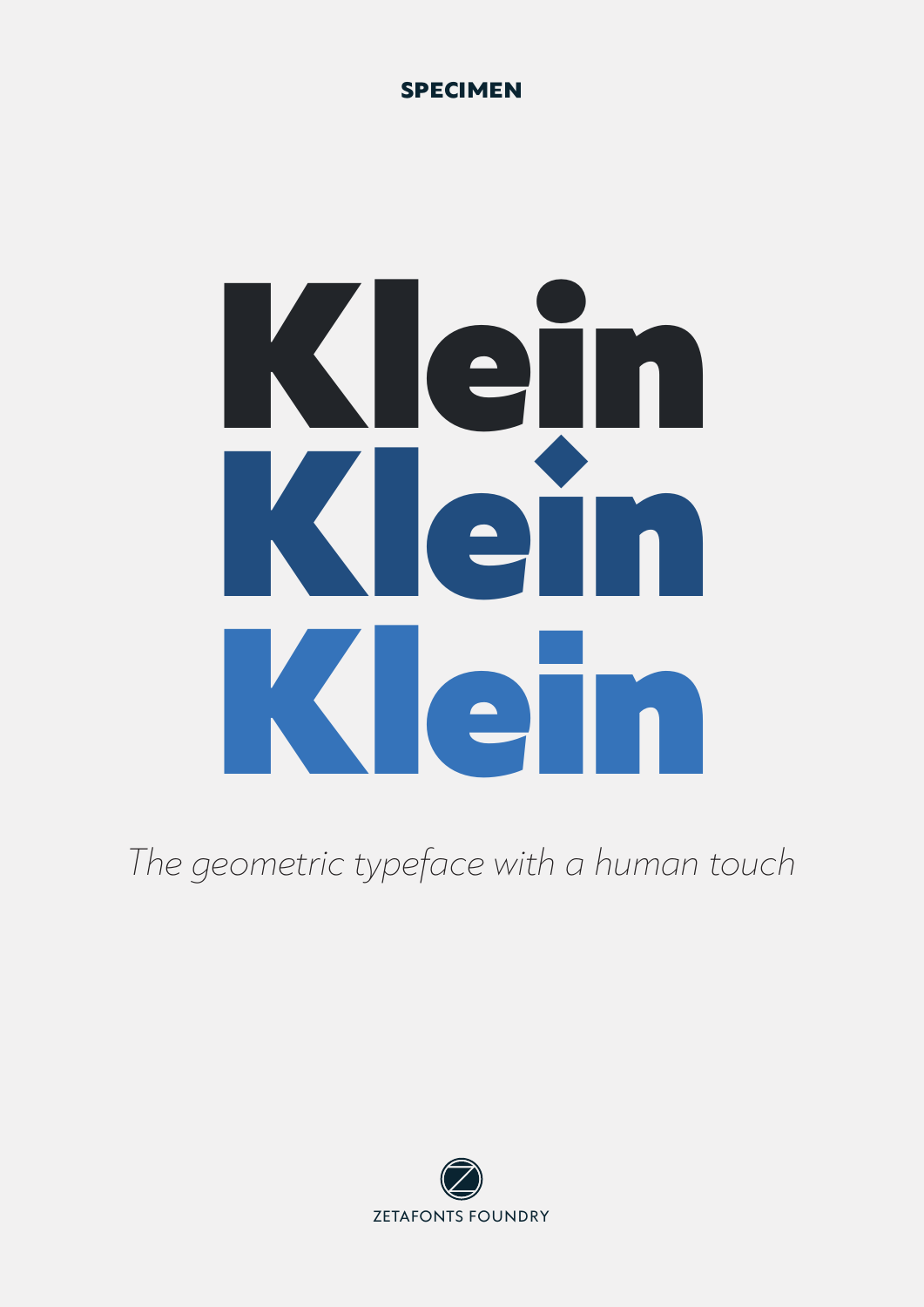| <b>Name:</b>                                                | Klein                                                                                      |
|-------------------------------------------------------------|--------------------------------------------------------------------------------------------|
| <b>Classification:</b>                                      | Sans Serif                                                                                 |
| <b>Publisher:</b>                                           | Zetafonts Type Foundry                                                                     |
| <b>Designers:</b>                                           | Francesco Canovaro                                                                         |
|                                                             | Andrea Tartarelli                                                                          |
|                                                             | Cosimo Lorenzo Pancini                                                                     |
| <b>Release year:</b><br><b>Styles:</b><br><b>Available:</b> | 2019<br>54 styles: 3 variants in 9 weights with matching italic<br>www.zetafonts.com/Klein |

### ABOUT

Klein is **Zetafonts** love letter to the grandmother of all geometric sans typefaces, Futura. Starting from a dialogue with Paul Renner's iconic letterforms and proportions, *Francesco Canovaro* and *Andrea Tartarelli* decided to depart from its distinctive modernist shapes with slight humanist touches and grotesque solutions - with some design choices evoking the softness of humanist sans serifs like Gill Sans.

The end result is a workhorse superfamily of **54 fonts** with full multilingual capabilities and coverage of over two hundred languages using latin, cyrillic and greek alphabets. The original display-oriented family, developed in **nine weights with matching italics** (from the hairline thin to the sturdy black), has been paired with a *text version* (with slightly higher x-height, better readability and maximum legibility at small point size) and with a *condensed version*, to be used for space-saving display solutions in editorial and advertising formats.

With a name that is both a nod to its humble functionality and an homage to french nouveau realiste artist **Yves Klein**, this typeface aims to become your next trusted companion in all your adventures in print, digital and motion design.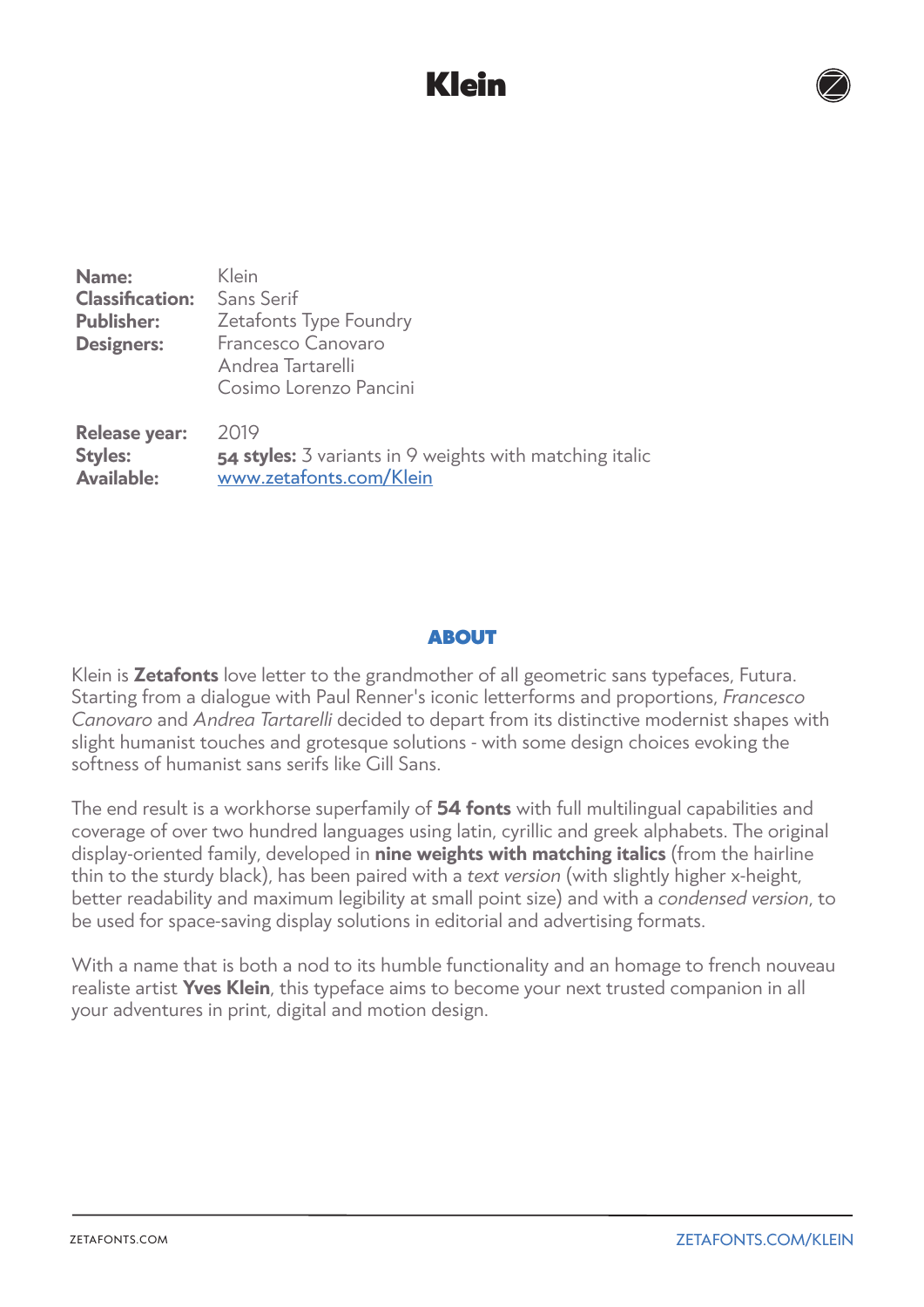



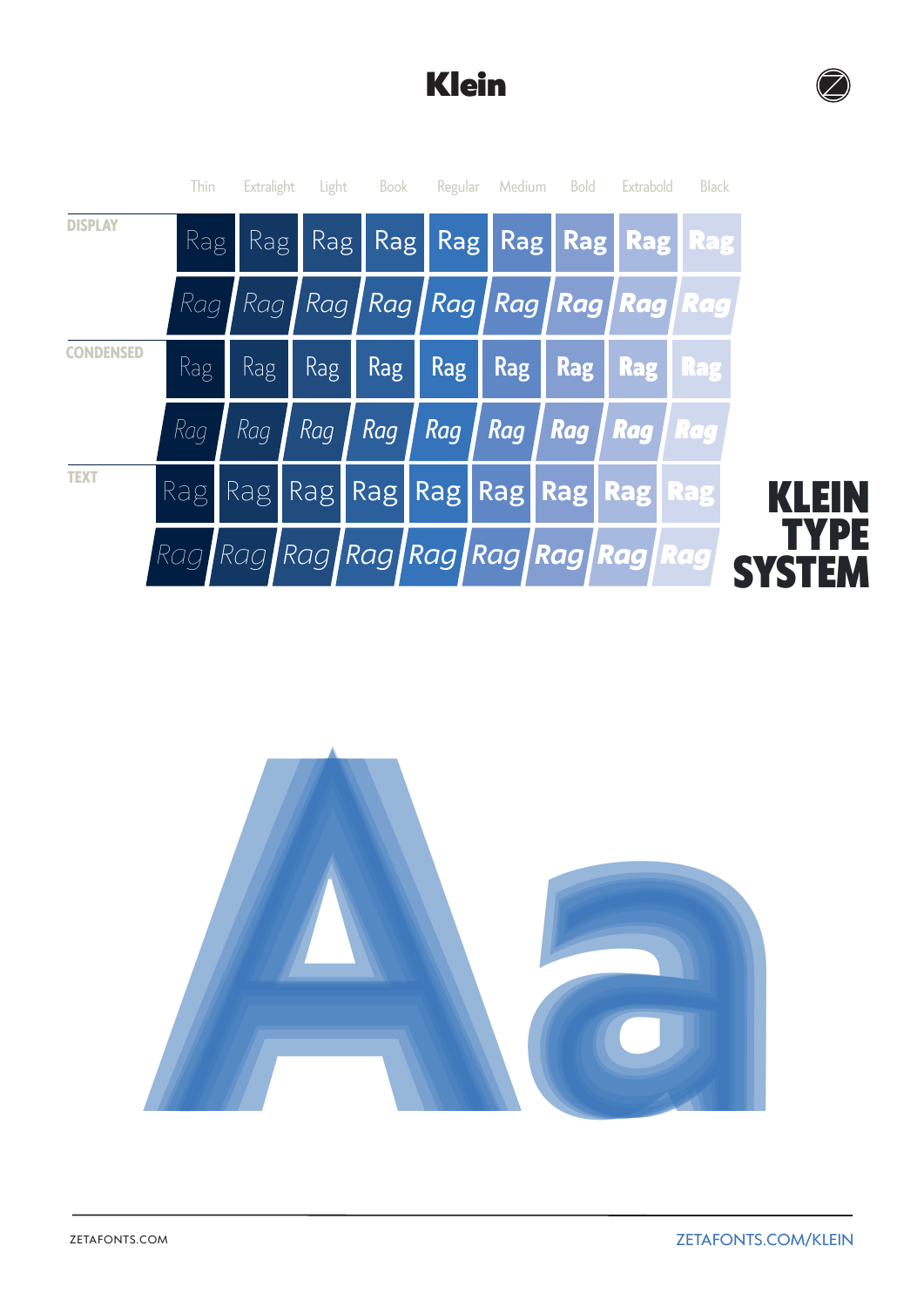Antifašistická Akcia!! The truth will set you free. But not until it is finished with you. antina Castel  $\rightarrow$  The richest man is not he who has the most, but he who eğiştirilemez leklif. The sun machine is coming down, and we're gonna have a Linee sospese per neve Always forgive your enemies; nothing annoys them so much Ert Þú Bókstafstrúar "All that we see or seem is but a dream within a dream." **Condizioni, pagamenti The cure for boredom is curiosity. There is no cure for it David Foster Wallace Ground Control to Major Tom. Can you hear me, Major** Irwin Allen Ginsberg You miss 100 % of the shots you never take. Do you?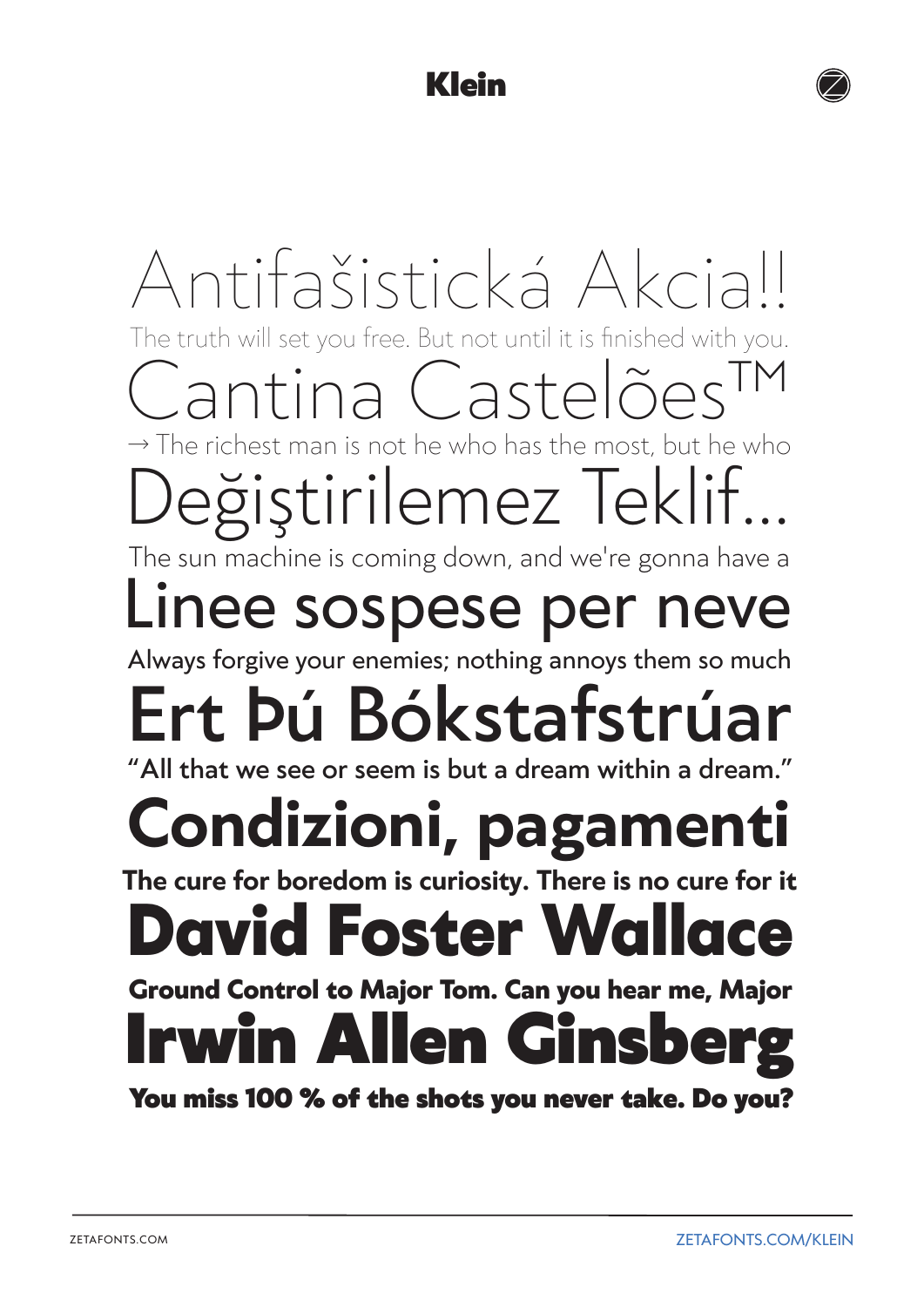*LÄBIVIIMISESSE? the man who only has a hammer, everything he encounters will UNA GENEROSA Over thinking, over analyzing, separates the body from the mind PAȘALÂCUL BUDA! Wear the grudge like a crown of negativity calculate what we ENERGIA E FORZA We are what we repeatedly do; excellence, then, is not an FRANĠISKU JĊEMPEL We can be heroes, forever and ever. What d'you say? AZGARAD FETIŠISM* **[...] I worry about being a success in a mediocre world(2)** *150 COPII FRUMOȘI We are choosing to be here right now hold on, stay inside ¿ES INESCRUTABLE? I'd rather live with a good question than a bad answer.*

 $\overline{\phantom{a}}$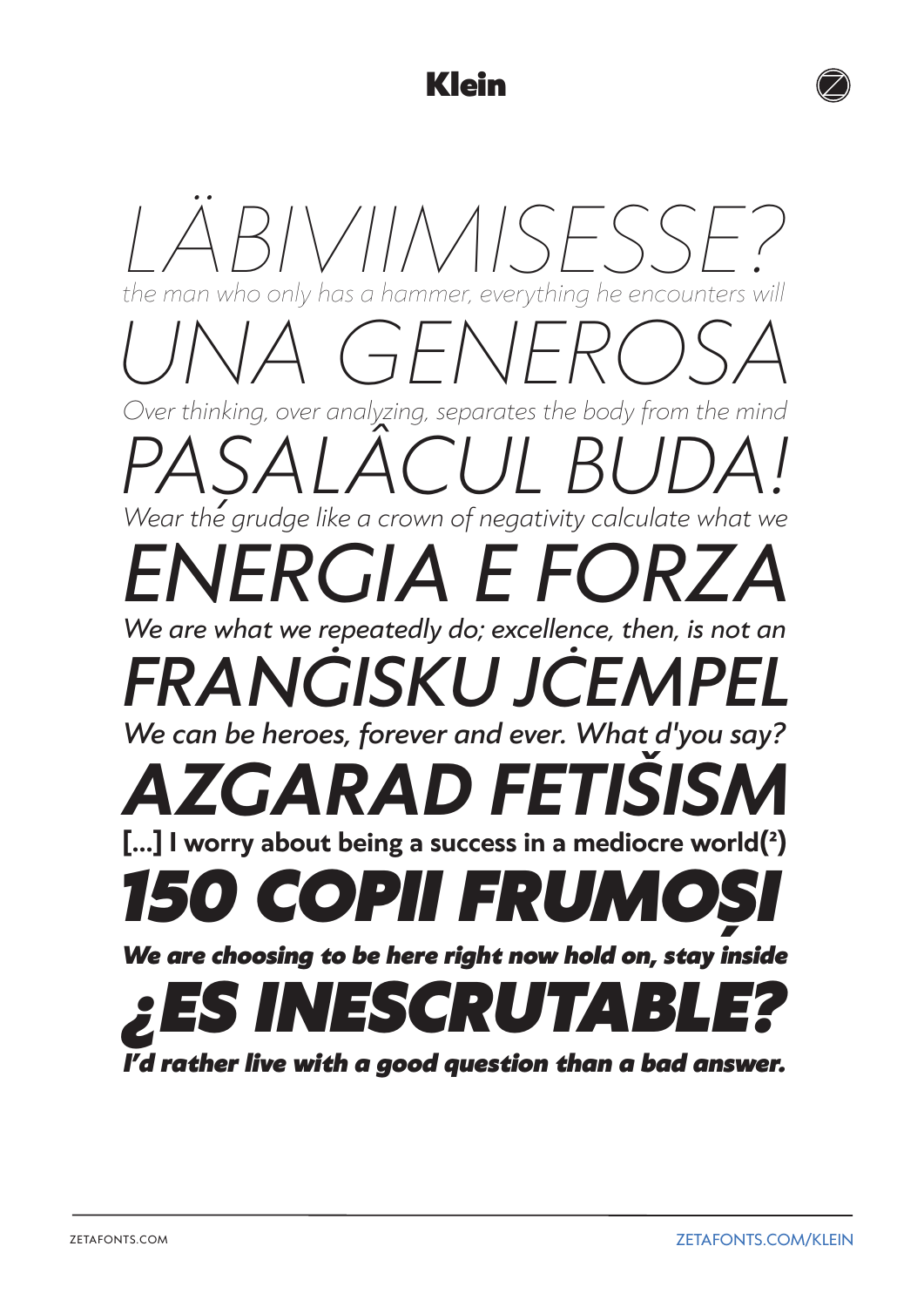

### TEXT PROOF

Light&Medium Italic 9 pt Thin 20 pt

The so-called 'psychotically depressed' person who tries to kill herself doesn't do so out of quote *'hopelessness'* or any abstract conviction that life's assets and debits do not square. And surely not because death seems suddenly appealing. The person in whom Its invisible agony reaches a certain unendurable level will kill herself the same way a trapped person will eventually jump from the window of *a burning high-rise.*  Make no mistake about people who leap from burning windows. Their terror of falling from a great height is still just as great as it would be for you or me standing speculatively at the same window just checking out the view; i.e. the fear of falling remains a constant. The variable here is the other terror, **the fire's** *ames.*

The so-called 'psychotically depressed' person w ExtraLight 20 pt

herself doesn't do so out of quote 'hopelessnes abstract conviction that life's assets and debits Light 20 pt

And surely not because death seems suddenly Book 20 pt Regular 20 pt

appealing. The person in whom Its invisible a Medium 20 pt

reaches a certain unendurable level will kill he Bold 20 pt

**way a trapped person will eventually jump f window of a burning high-rise. Make no m** people who leap from burning windows. Their terms Extrabold 20 pt Black 20 pt

1 *THE MAN WITHOUT QUALITIES (1930) -* "A barometric low hung over the Atlantic. It moved eastward toward a high-pressure area over Russia without as yet showing any inclination to bypass this  $\left[\ldots\right]_{\mu}$ 

### Extralight pt 10

2 *GRAVITY'S RAINBOW (1973)* - "It has happened before,but there is nothing to compare it to now.It is too late. The Evacuation still proceeds, but it's all theatre."

### Light pt 10

3 *ULYSSES (1922)* - "Stately, plump buck mulligan came from the stairhead, bearing a bowl of lather on which a mirror and a razor lay crossed. A yellow dressing gown, ungirdled,

### Book pt 10

4 *A TALE OF TWO CITIES (1859)* - "It was the best of times, it was the worst of times, it was the age of wisdom, it was the age of foolishness, it was the epoch of belief[ $\dots$ ]

### Black pt 10

Thin pt 10 and 10 and 10 and 10 and 10 and 10 and 10 and 10 and 10 and 10 and 10 and 10 and 10 and 10 and 10 and 10 and 10 and 10 and 10 and 10 and 10 and 10 and 10 and 10 and 10 and 10 and 10 and 10 and 10 and 10 and 10 a

5 ROBINSON CRUSOE (1719) - "I was born in the Year 1632, in the City of York, of a good Family, tho' not of that Country, my Father being a Foreigner of Bremen, who settled first at Hull  $\left[\ldots\right]_n$ 

### Medium pt 10

6 *IF ON A WINTER'S NIGHT A TRAVELER (1979)* - "You are about to begin reading Italo Calvino's new novel, If on a winter's night a traveler...

### Bold pt 10

**7** *THE CATCHER IN THE RYE (1951)* **- "If you**  really want to hear about it, the first thing you'll **probably want to know is where I was born [...]**

### Extrabold pt 10

**8** *THE MAKING OF AMERICANS (1925)* **- "Once an angry man dragged his father along**  the ground through his own orchard...

**9** *MATTATOIO №5 (1969) - "***È** tutto accaduto, più o meno. le parti sulla guerra, in ogni caso, sono abbastanza vere. Un tale che conoscevo fu veramente ucciso, a dresda, per aver preso una teiera che non era sua.  $\left[ \ldots \right]$ .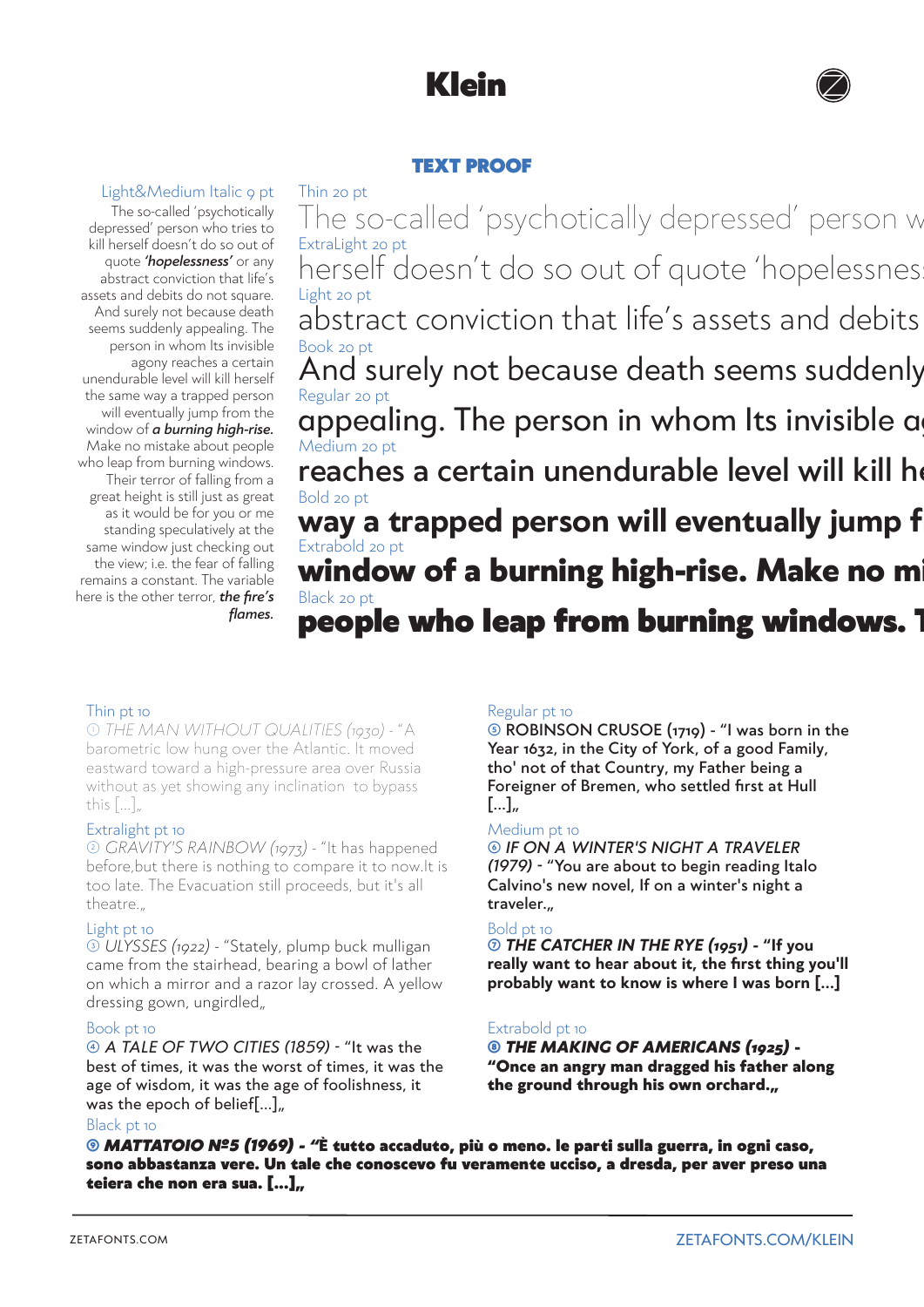### 20pt / 24 - Mixed Weights

**Nero** (Latin: *Nero Claudius Caesar Augustus Germanicus*) **was the last Roman emperor of the Julio-Claudian dynasty.** He was born *Lucius Domitius Ahenobarbus* on 15 December 37 ad in **Antium**. Nero was adopted by his great-uncle **Claudius** and became his **heir and successor.** Nero's mother, **Agrippina the Younger**, was likely implicated in Claudius' death and Nero's nomination as emperor.

### 16pt / 20 - Mixed Weights

*During the early years of his reign*, Nero was content to be guided by his mother, his tutor **Lucius Annaeus Seneca** and his Praetorian prefect, **Sextus Afranius Burrus**. As time passed, he started to play a more active and independent role in government and foreign policy. During his reign, the redoubtable general **Corbulo** conducted a successful war and negotiated peace with the **Parthian Empire**.

His general **Suetonius Paulinus** crushed a major revolt in Britain, led by the Iceni **Queen Boudica**. Nero focused much of his attention on diplomacy, trade and the cultural life of the empire, ordering theatres built and promoting athletic games.

### 12pt / 16 - Mixed Weights

**Nero's rule is usually associated with tyranny and extravagance.** Most Roman sources, such as **Suetonius** and **Cassius Dio**, offer overwhelmingly negative assessments of his personality and reign. **Tacitus** claims that "the Roman people *thought him compulsive and corrupt".* **Suetonius** tells that *"many Romans believed that the Great Fire of Rome was instigated by Nero to clear the way for his planned palatial complex, the Domus Aurea."*

According to Tacitus he was said to have seized Christians as scapegoats for the fire and burned them alive, seemingly motivated not by public justice but by personal cruelty. **Some modern historians question the reliability of the ancient sources on Nero's tyrannical acts.** A few sources paint Nero in a more favorable light. There is evidence of his popularity among the Roman commoners, especially in the eastern provinces of the Empire, where a popular legend arose that Nero had not died and would return.

10pt / 14 - Mixed Weights 8pt / 12 - Mixed Weights

Nero's father, **Domitius**, died in 40. A few years before his death, Domitius had been involved in a political scandal that, according to Malitz: *"could have cost him his life if Tiberius had not died in the year 37, since in the previous year, Nero's mother Agrippina had been caught up in a scandal of her own".* Caligula's beloved sister **Drusilla**  had recently died and Caligula began to feel threatened by his brother-in-law **Marcus Aemilius Lepidus**. Agrippina, suspected of adultery with her brother-in-law, was forced to carry the funerary urn after Lepidus' execution. Caligula then banished his two surviving sisters, Agrippina and Julia Livilla, to a remote island in the Mediterranean Sea.

According to *The Oxford Encyclopedia of Ancient Greece and Rome*, Agrippina was exiled for plotting to overthrow Caligula.

Caligula's reign lasted from 37 until 41. *He died from multiple stab wounds in January of 41* after being ambushed by his own Praetorian Guard on the Palatine Hill. Claudius succeeded Caligula as Emperor. Agrippina married Claudius in 49 ad and became his fourth wife. By February 49, she had persuaded Claudius to adopt her son Nero. After Nero's adoption, "Claudius" became part of his name: *Nero Claudius Caesar Drusus Germanicus.* Claudius had gold coins issued to mark the adoption. Classics professor Josiah Osgood has written that *"the coins, through their distribution and imagery alike, showed that a new Leader was in the making."* **David Shotter** noted that, despite events in Rome, Nero's step-brother Britannicus was more prominent in provincial coinages during the early 50s.

The ancient biographer **Suetonius**, who was critical of Nero's ancestors, wrote that Augustus had reproached Nero's grandfather for his unseemly enjoyment of violent gladiator games. According to **Jürgen Malitz**, Suetonius tells that Nero's father was known to be *"irascible and brutal",* and that both *"enjoyed chariot races and theater performances to a degree not befitting their position.*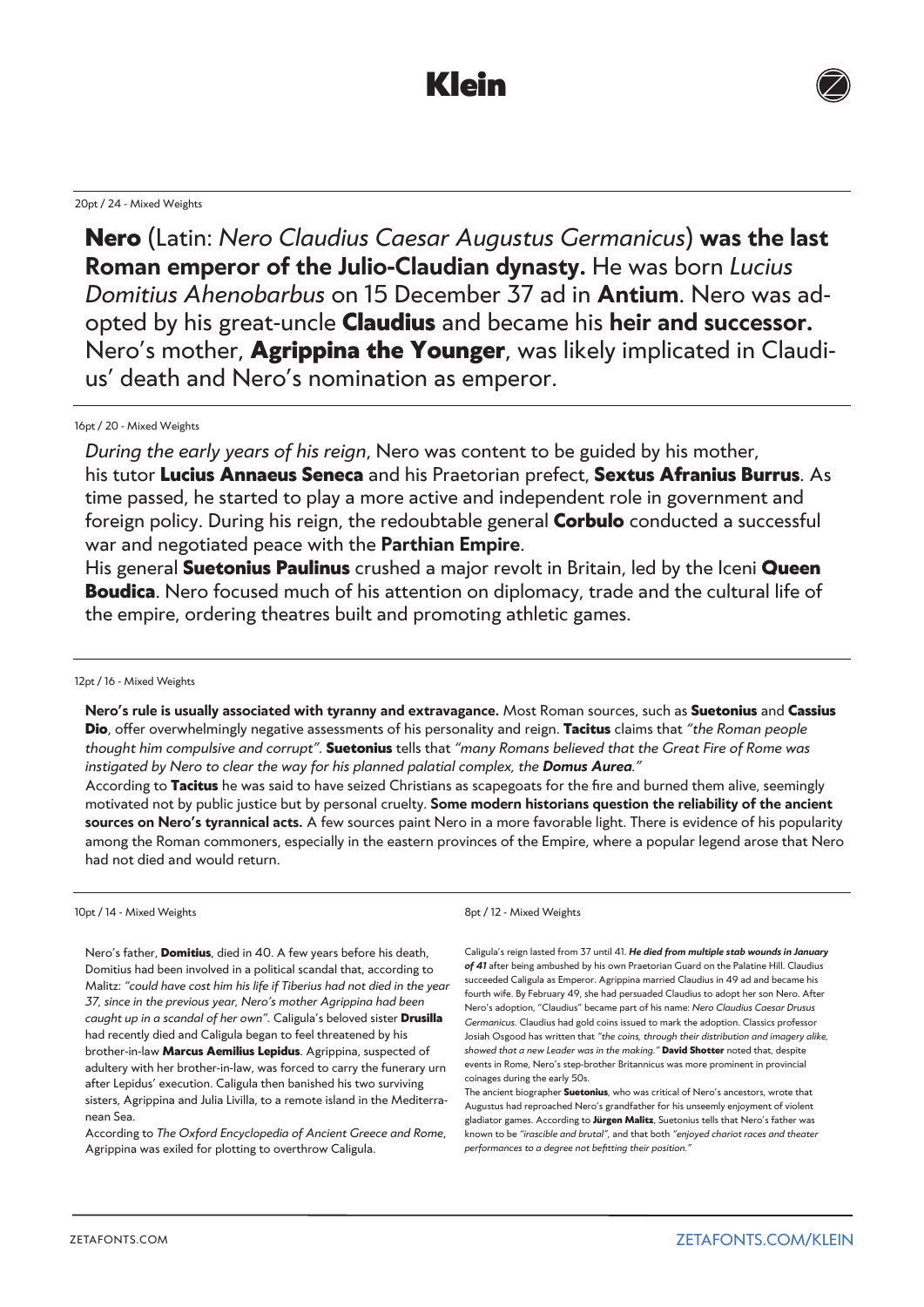



### STYLISTIC ALTERNATES

**Stylistic Alternates** or **Stylistic Sets** were designed to offer a secondary form of a character.



### STYLISTIC SET 01, 02, 03...

There are more than one **Stylistic Set.** Check out the possibilities of text appearance.

### MULHOLLAND DRIVE MULHOLLAND DR∙ <sup>↓</sup>

### ALTERNATE STYLES LIST

a e f g

k y

i j Ä Ë Ï Ö Ü Ÿä <sup>ë</sup> <sup>ö</sup> <sup>ü</sup> <sup>ẅ</sup> ÿ . : ; ! ? *Stylistic set 1 Stylistic set 3 Stylistic set 2*

HABEBE C

F*Stylistic set 5* HABCDEF

iij Ä Ë Ï Ö Ü Ŵ Ÿ ä ë ï ö ü ẅ ÿ .:;!? *Stylistic set 4 Stylistic set 6*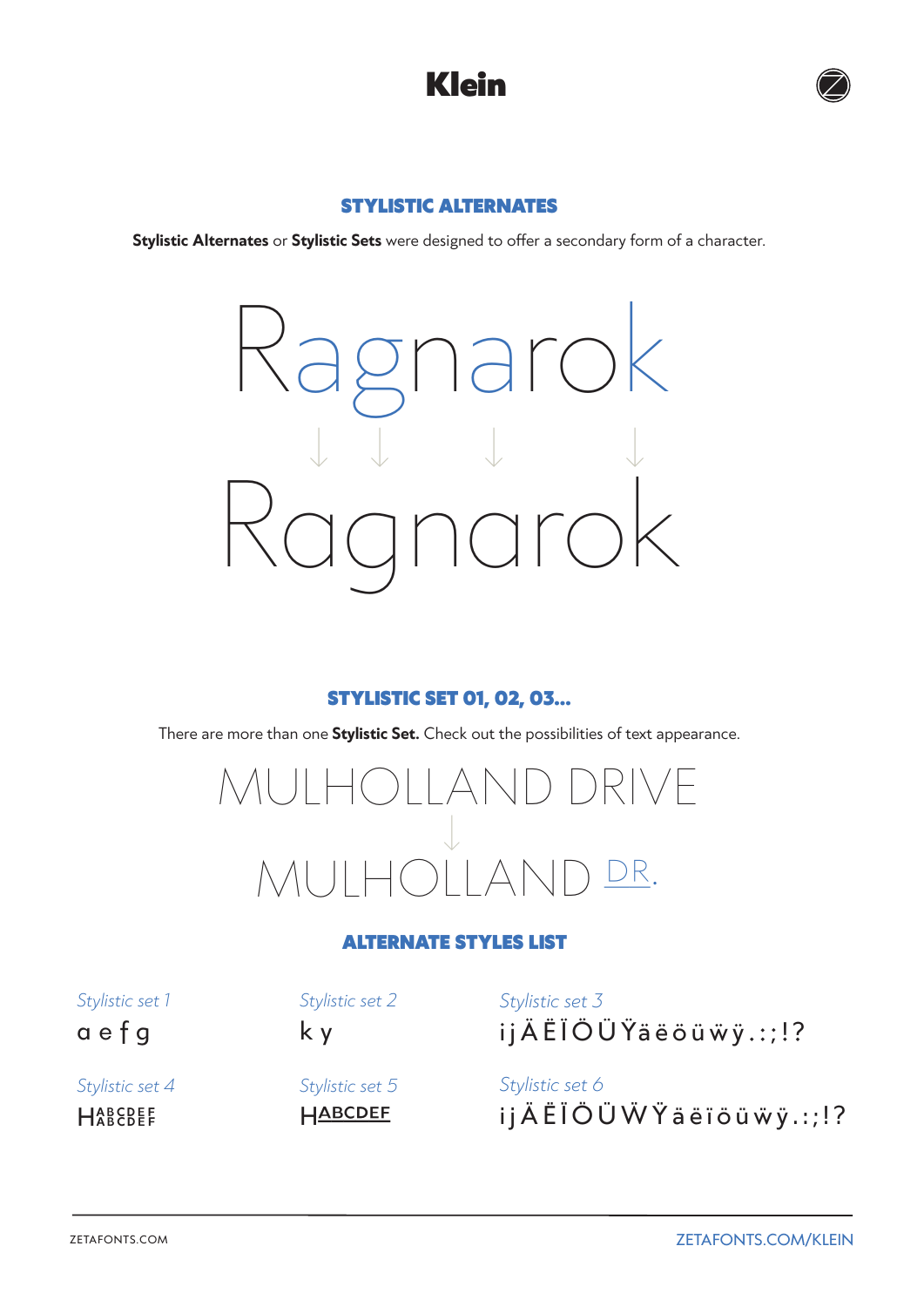





The **standard ligatures** are designed to correct awkward text combinations of letters, such as fi, ffi, ff. Such ligatures are applied by default

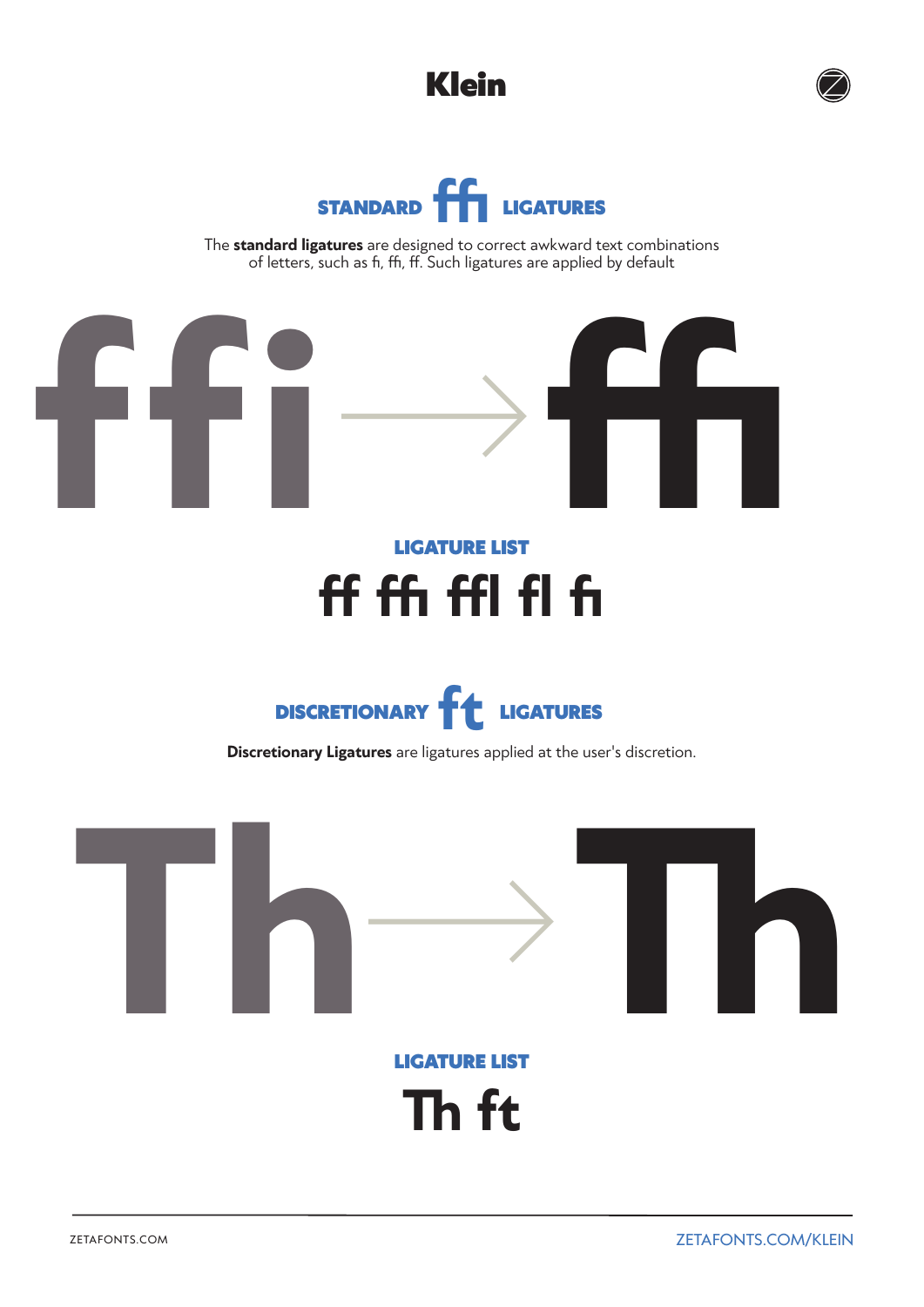

SPECIAL LIGATURES

The **Special Ligatures** offer you the possibility to get special symbols by using key combinations without glyph panel. These are activated enabling **Discretionary Ligatures.**

### **ARROWS**



### LETTER COMBINATIONS

There are also **Special letter combinations** this solution offer you the possibility to get special symbols by using key combinations without glyph panel. These are activated enabling **Discretionary Ligatures.**

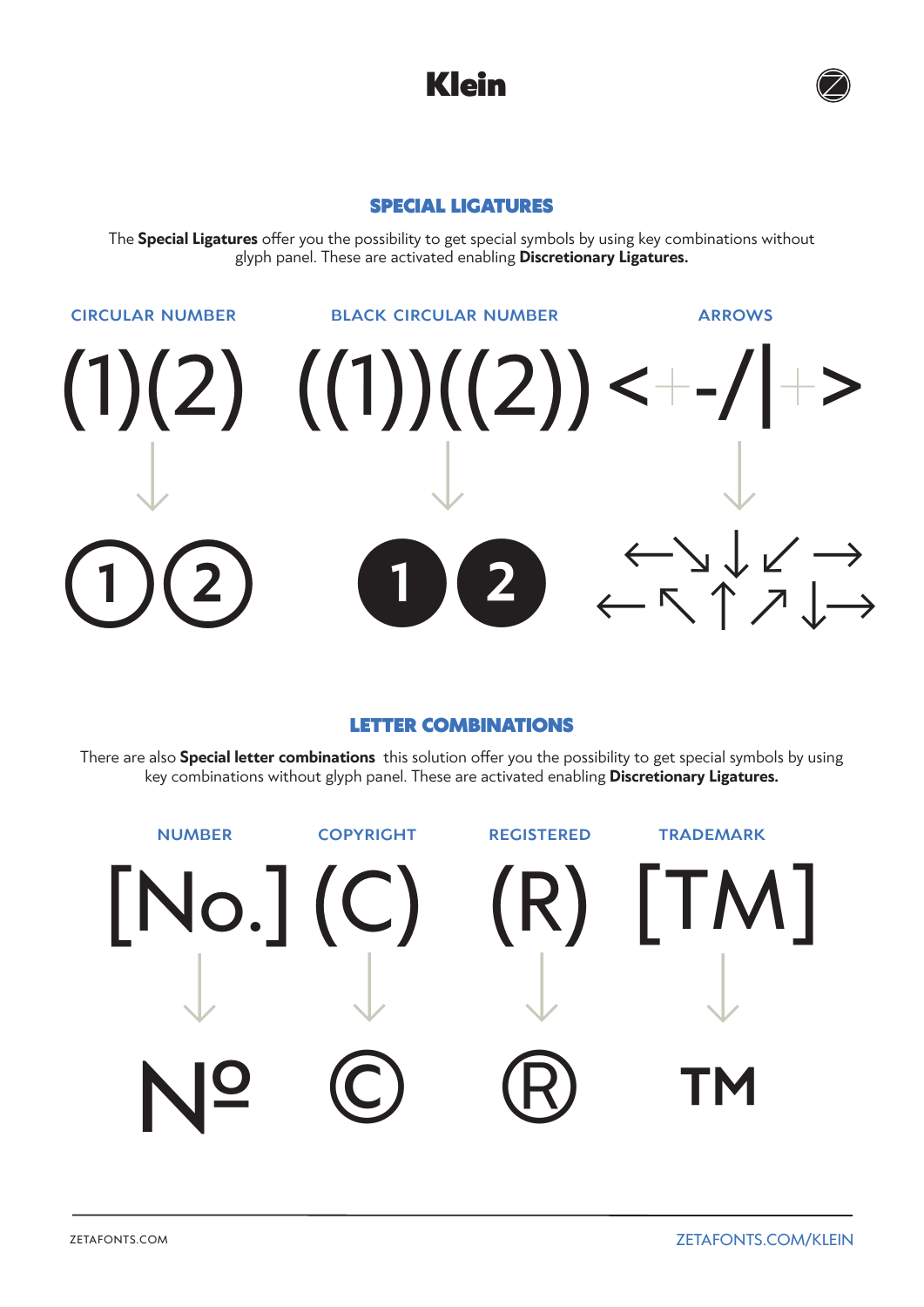



Tabular Figures are especially useful while setting columns of numbers, such as in financial reports.



### POSITIONING FIGURES/FRACTIONS

These various kind of figures are used for fractions, footnote references, chemical compounds, and as mathematical exponents.

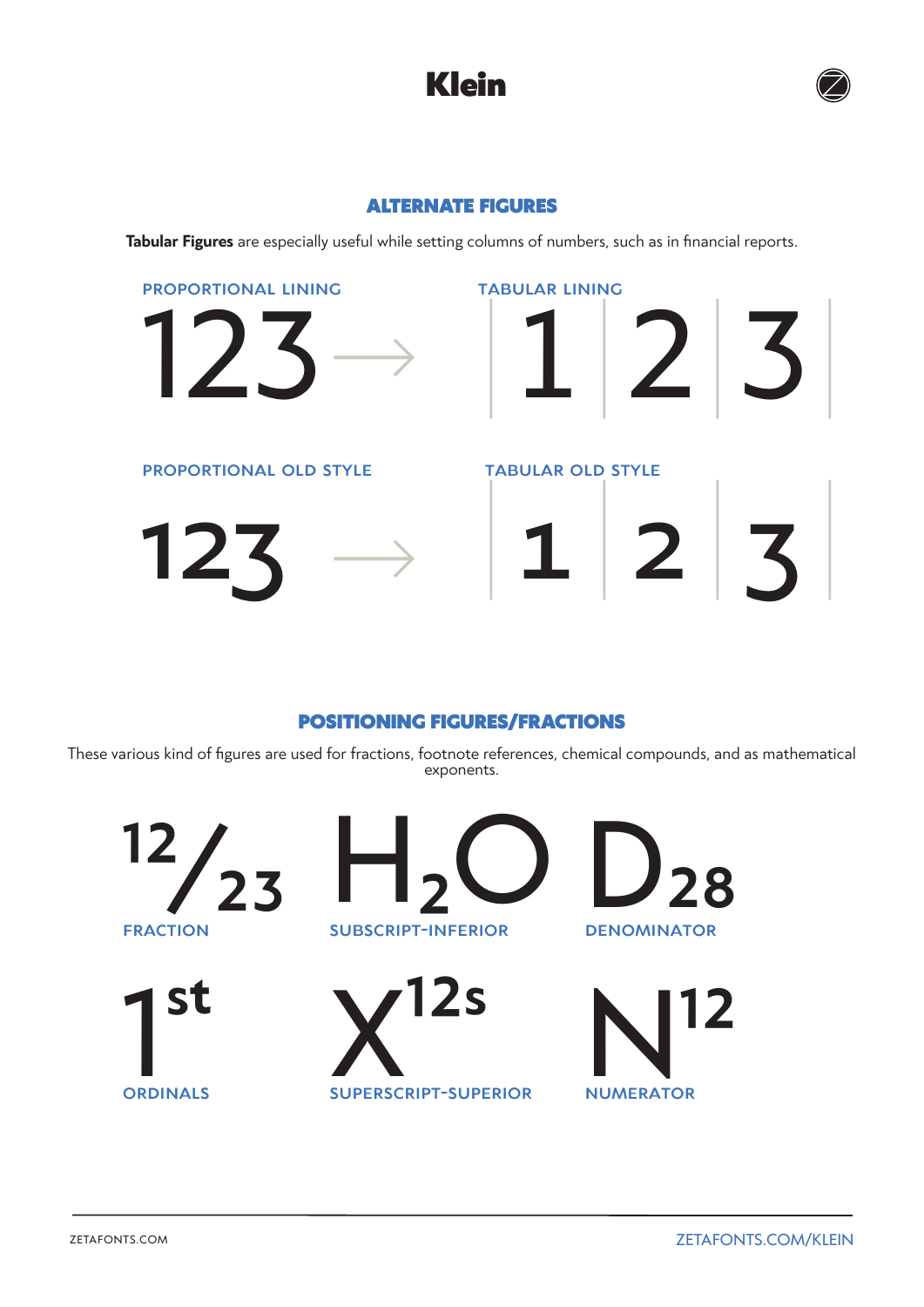

### **SMALLCAPS**

Small Caps feature substitutes lowercase with a capital versions of the letters sets within the x-height



### **SMALLCAPS FOR CYRILLIC**

# рем ипсум дол<br>Импетус диспу<br>алфеточка фил

**ZETAEONTS COM**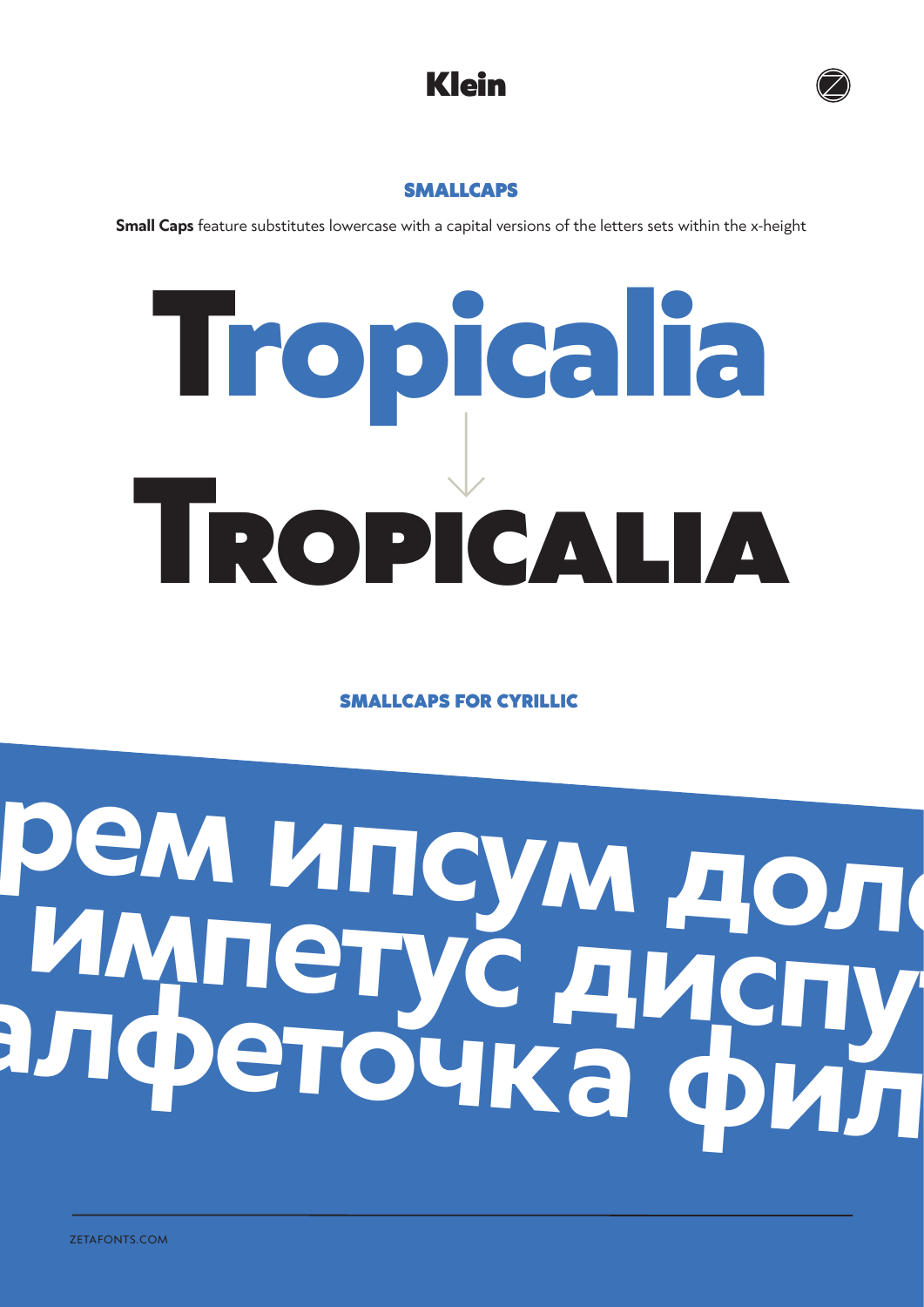



### **CHARACTER SET**

Uppercase & Accented

### ABCDEFGHIJKLMNOPQRSTUVWXYZ - ÆŒÞÐB

ÁĂÂÄĄÀĀĄÅÅÅÃÆĆČÇĈĊĎĐÉĔĚĔĖĖĖĒĖĔĞĞĜĢĠĦĤIJĺĬĨĨĨIJĬĴĶĹĽĻĿŃŇŅŊ ŊŇÓŎÔŎŎŎŎŎŌQØŎŎŔŘŖŚŠSŜSƏŦŤŢŤŰŬŨŨŨŨŨŨŨŴŴŴŴŶŶŸŶŶ

ŹŽŽ - Alternates BDEFHJKLMPRS

Lowercase & Accented

abcdefghijklmnopqrstuvwxyz - æœbðß

ááâAàāąååãæćçčċďdéĕěêëeeeeagğĝghhíĭîï¡¡¡ïĮkkll!nhňnnnñ óõôöoòőōoøøõŕřrśšsŝstťttúŭûüuùűūyůŵẅẁýŷÿỳyỹžžż alternates gefggkkyy

Figures & Mathematical notations

### 0123456789

0123456789 0123456789 0123456789

Standard & Discretionary ligatures

Th ff ffi ff i fi ft fi

**Punctuation & Symbols** 

.,:;...!;?;..\*!!#./\..(){}[]-----\_,,""''«»<>"'¢¤\$€f£\++-x÷=≠><><\==^~^∞∫Ω

△□∑√µ∂%‰↑↗→↘↓∠←↖↔¢◊@&¶§©®™

### **OTHER SCRIPT**

Cyrillic Uppercase & Lowercase

### **АБВГҐДЕЗЖИЛМНОПРСТУФХЧЦШЩЏЬЪЫЉЊЅЄІЈЋЮЯЂӨЛ - ЃЀЁЙЍЌЇ**

абвгґдежзклмнопрстуфхчцшщџьъыљњѕєэііћюя - ґѐёйѝќїђөә localized form Banzuūk Anmuwwoblo

Greek Uppercase & Lowercase

### ΑΒΓΔΕΖΗΘΙΚΛΜΝΞΟΠΡΣΤΥΦΧΨΩ - ΆΈΗΙΌΥΏΫ́

αβγδεζηθικλμνξοπρςστυφχψω - ἰΐὑϋΰὁὡἀἐἡ

### **SMALLCASE**

### **ABCDEFGHIJKLMNOPORSTUVWXYZ - ÆŒB**

ÁÁÂÀĀĄÅÃÆĆÇĈĊĎĐÉĔĚÊËĖĒƏĞĜĠĦĤĨĨĨĨijIJĨĶĹĻĿŃŇŅŊŊÑÓŎÔÖŎŐŌØØÕ ŔŘŖŚŠŞŜȘŦŤŢÚŬÛŨÙŰŪŲŮŴŴŴŶŶŸŶŹŽŻ

Cvrillic

абвгґдежзклмнопрстуфхчцшщџьъыљњѕеэіјюя - ґѐёйќї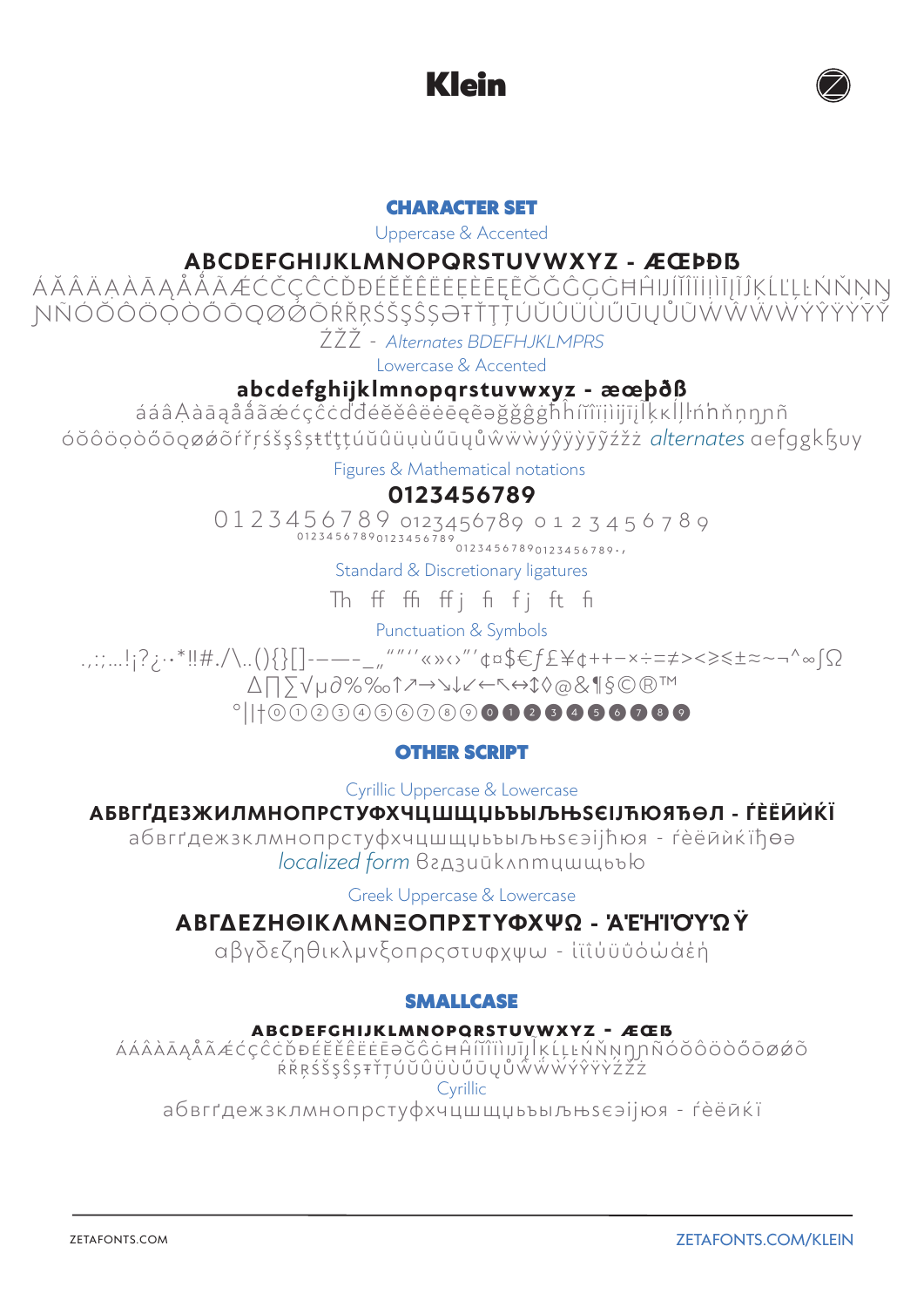

### NUMBERS

## 1200+ chars<br>220+ languages 3 scripts: latin, greek, cyrillic

### COMMON LANGUAGE

Afrikaans, Albanian, Asu, Azerbaijani, Basque, Bemba, Bena, Bosnian, Breton, Bulgarian, Catalan, Chiga, Colognian, Cornish, Croatian, Czech, Danish, Dutch, English, Esperanto, Estonian, Faroese, Filipino, Finnish, French, Friulian, Galician, Ganda, German, Greek, Gusii, Hungarian, Icelandic, Inari Sami, Indonesian, Irish, Italian, Jola-Fonyi, Kabuverdianu, Kalenjin, Kinyarwanda, Low German, Lower Sorbian, Luo, Luxembourgish, Luyia, Macedonian, Machame, Makhuwa-Meetto, Makonde, Malagasy, Malay, Maltese, Manx, Morisyen, North Ndebele, Northern Sami, Norwegian Bokmål, Norwegian Nynorsk, Nyankole, Oromo, Portuguese, Quechua, Romansh, Rombo, Rundi, Russian, Rwa, Samburu, Sango, Sangu, Scottish Gaelic, Sena, Serbian, Shambala, Shona, Slovak, Slovenian, Soga, Somali, Spanish, Swahili, Swedish, Swiss German, Taita, Teso, Turkish, Turkmen, Ukrainian, Upper Sorbian, Vunjo, Walser, Welsh, Western Frisian, Wolof, Zulu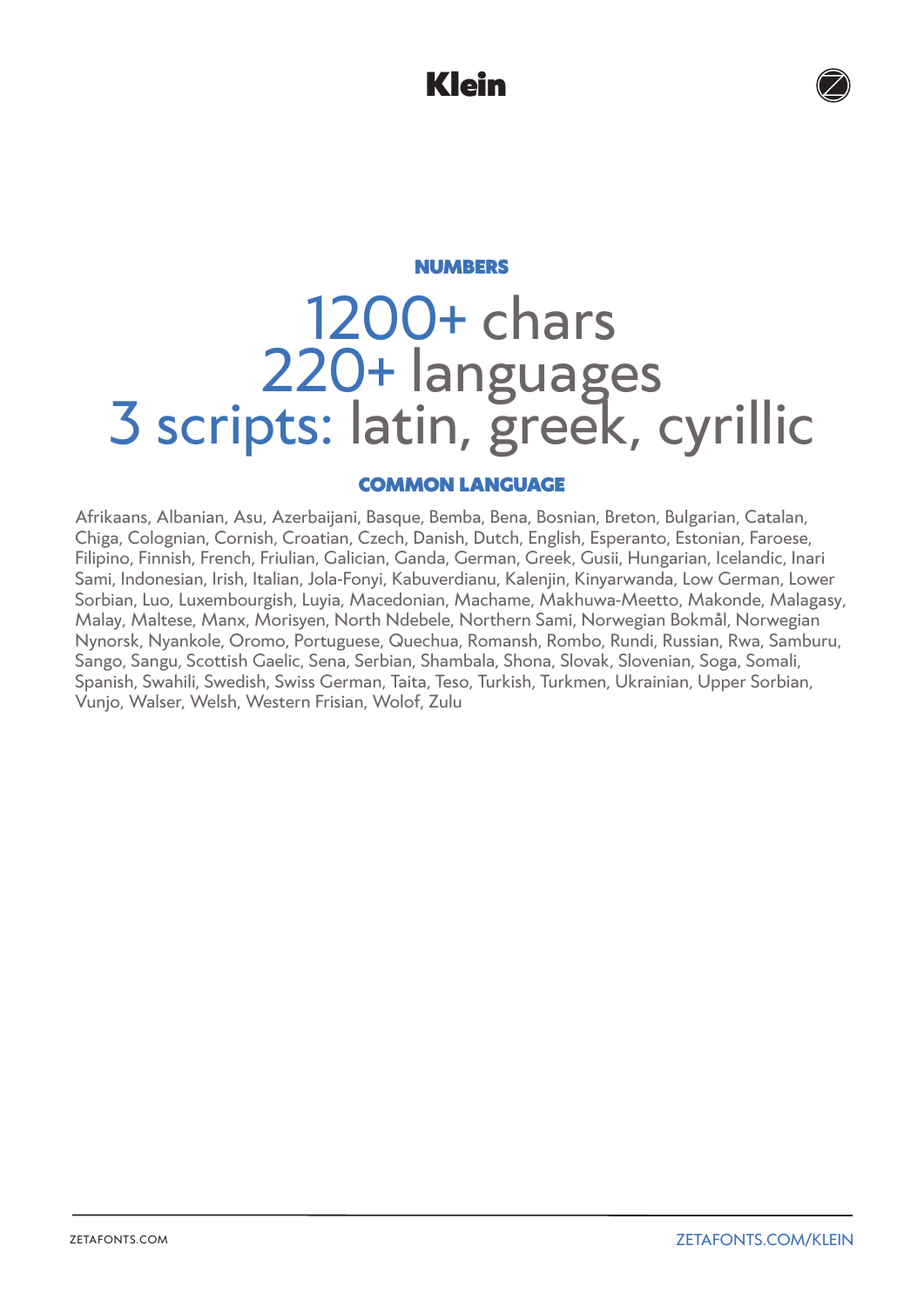Écologique

What was it like when life began on earth?

ABCDEFGGHIJKLMN OPORSTUVXYWZ aabcdeeffgghiiijklmn opgrstuuvxyywz 0123456789 alphabet & alternates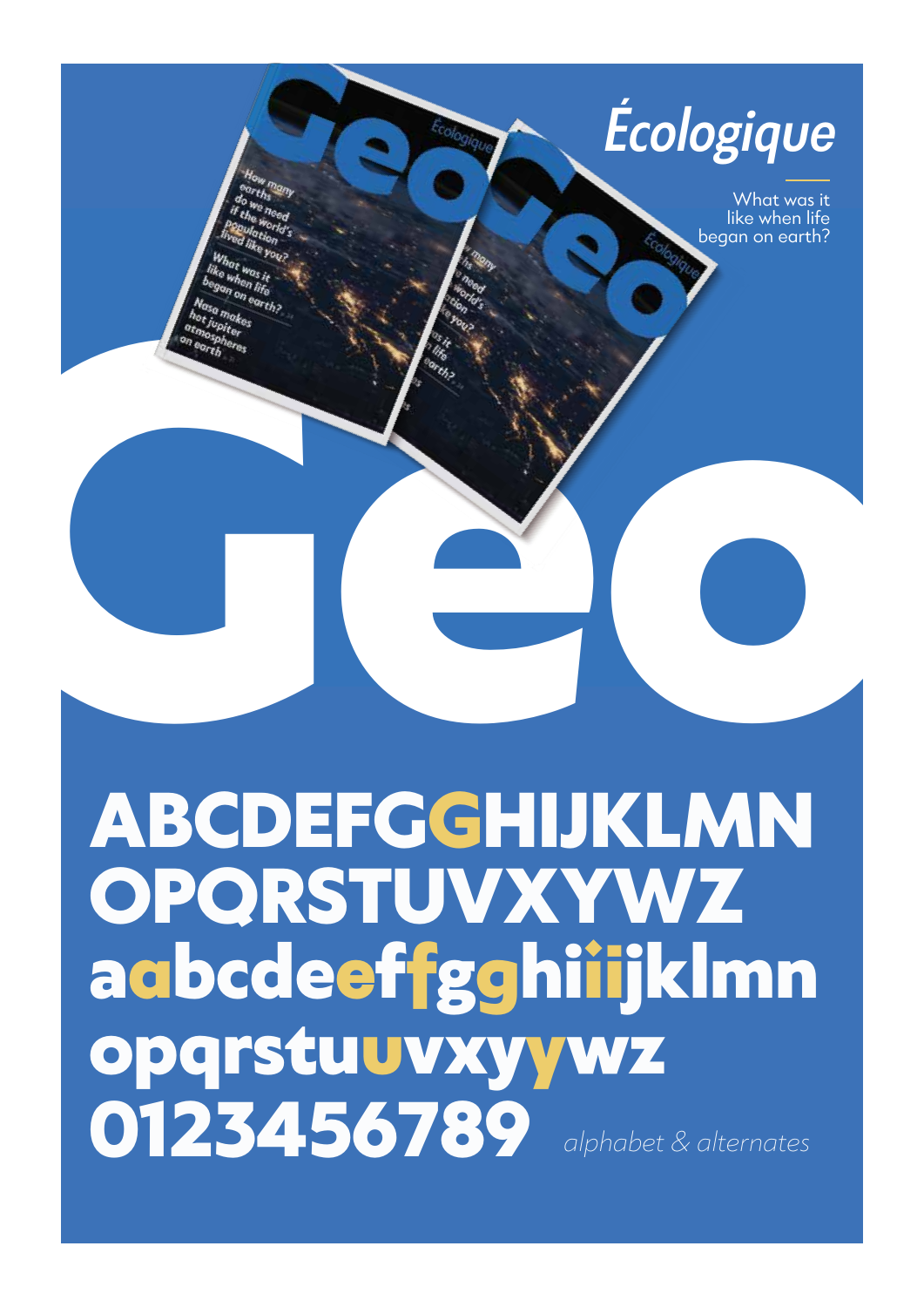



### HOW TO USE FEATURES

All Zetafonts typefaces feature extra glyphs and functions that are available with Open Type technology (works on Adobe software, Word, and newer Os). Open Type features are

activated in Illustrator, InDesign and Photoshop through multiple option checks in the  $Type \rightarrow Open Type panel.$ 



The OpenType format makes it possible to incorporate typographic features, such as small caps, ligatures, old style numerals and lining numerals, all within one font file, thereby simplifying font management and usage.

for more information check our **faq page:**

### **http://bit.ly/zetafaq**

### USE SPECIAL FEATURES AND STYLE SETS

Illustrator's Glyphs panel provides quick access to a wide range of special characters. With the Type tool, click to place the inser-



**To activate glyph panel go to:** *menu → window → type → glyph panel*

tion point, then double-click the character you want to place in the text from the Glyphs panel.



You can select the stylistic set you want to be display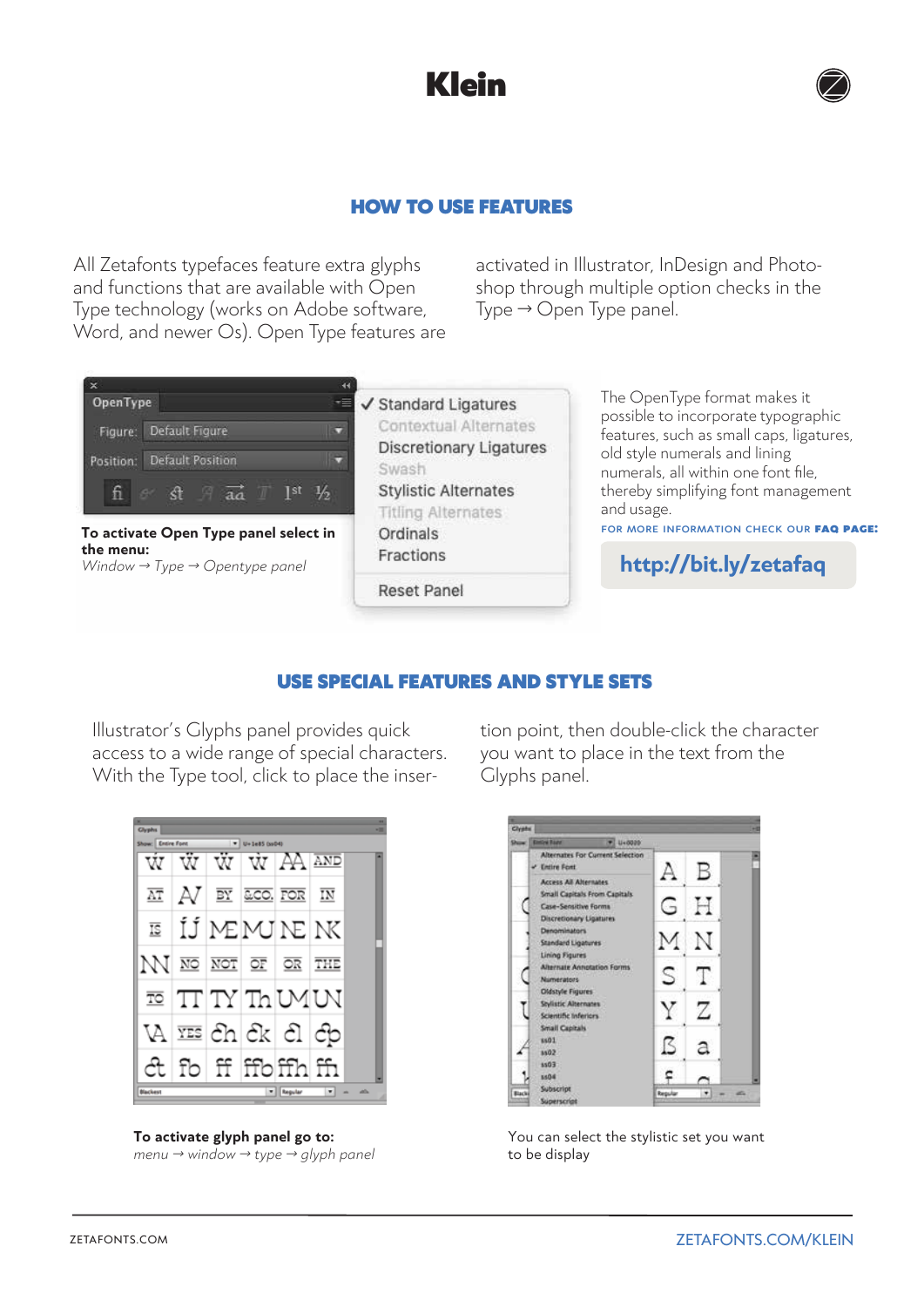



### AVAILABLE FORMATS AND INSTALLATION SPEC

In the package are available the most common file format for every purpose: **TTF, OTF, EOT, WOFF, WOFF2**

### **→ Install on Windows 10**

Once downloaded, right-click on the file, select "Extract All". After extraction (or accessing the file at its downloaded destination), right-click on the file and select "Install". Otherwise navigate to Cortana's search field on the taskbar, type "Control Panel" and click the corresponding result. With the Control Panel open, navigate to *"Appearance and Personalization"* and click on *"Fonts"* in the main window. Here you can **Drag and Drop** your files.

### **→ Install on Mac OS**

Double click the unzipped font file and Font Book will open a preview of the font. Click *"Install Font"* at the bottom of the preview.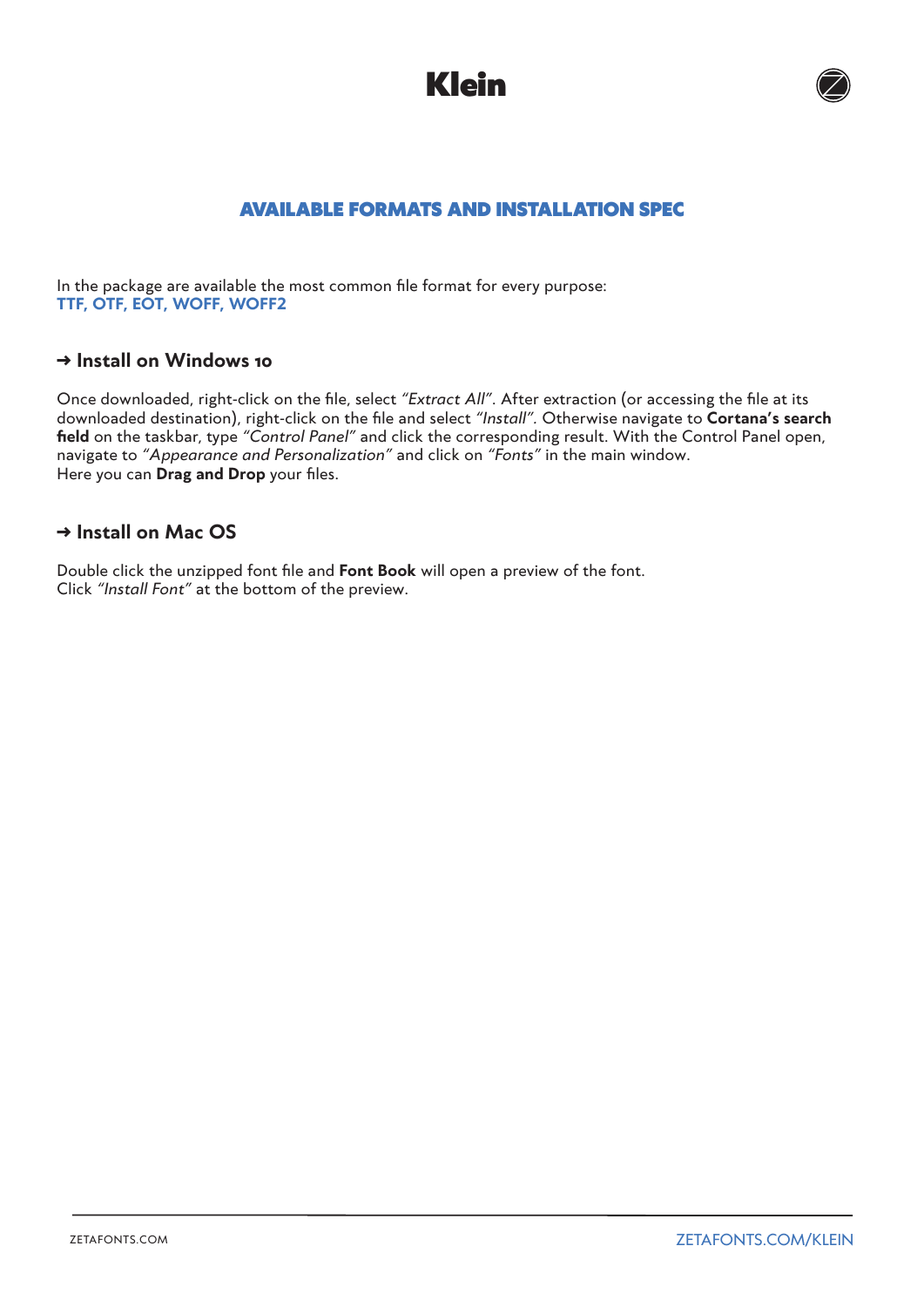### **HOW TO GET THE FONT**

In order to use our fonts in a commercial project, you need to pay a license fee that varies according to usage and number of users. Acquiring a license on our website www.zetafonts.com is the fastest way. You will be able to download the fonts immediately after the payment. Our website accepts payments with credit card or with PayPal account, both using PayPal POS that accepts all main credit cards. For more information about licensing, visit www.zetafonts.com/licensing

### **TRY BEFORE YOU BUY**

Our fonts are free to try and for personal/non-commercial use. You can download the trial version in order to test the integration in your design by visiting the font page on www.zetafonts.com

### **CUSTOM FONT**

Custom fonts is part of the services we offer as a type foundry. This include design completely new typefaces, modifications of existing ones, or creation of special language sets. For more information visit: www.zetafonts.com/custom-fonts

### **WEBFONTS**

All Zetafonts typefaces are available also as webfonts as self-hosting webfont licence. We provide the fonts as EOT, WOFF, WOFF2 formats.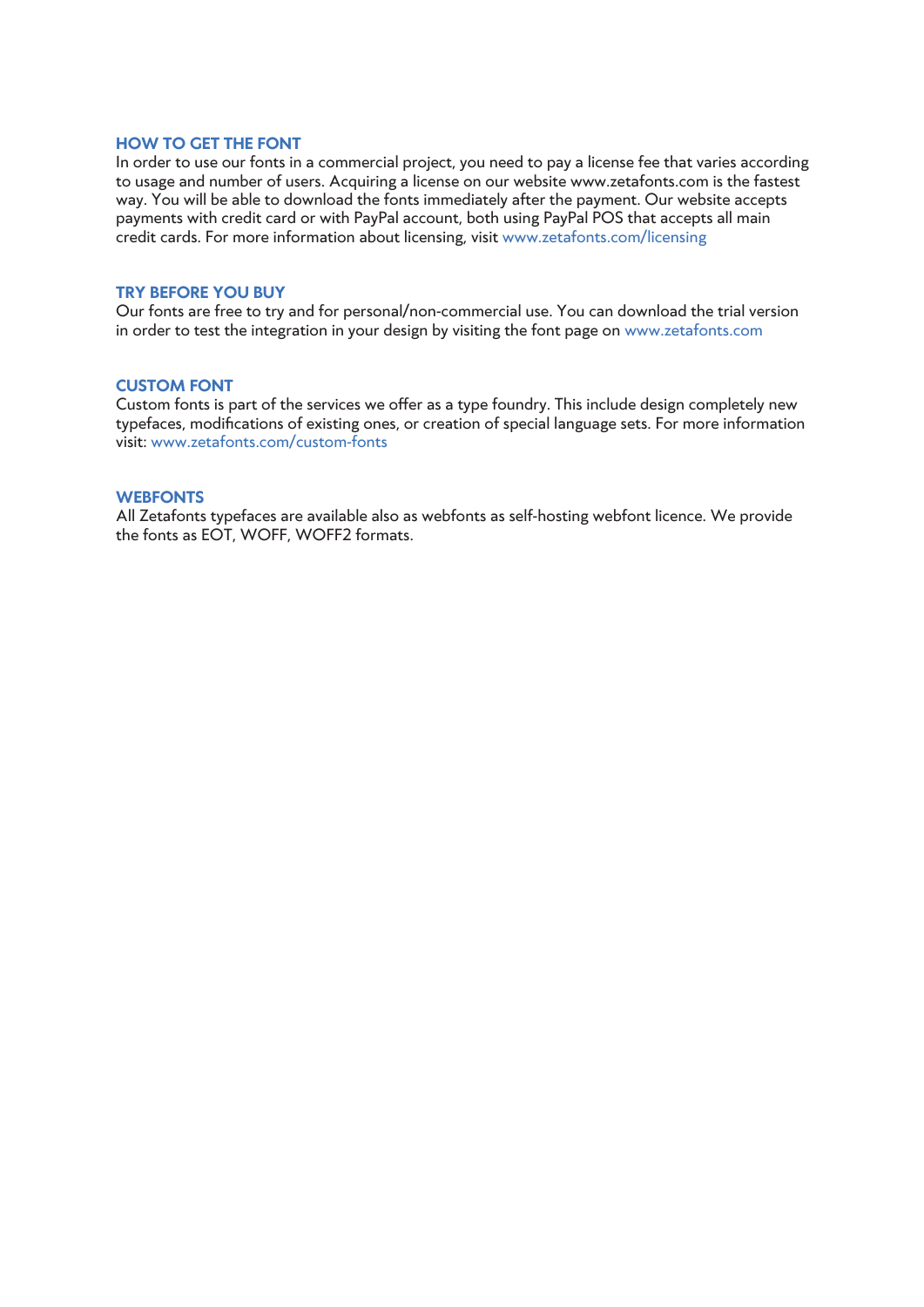

Zetafonts is a Ligature srl division



Ligature srl via ghibellina 100 50122 Florence Italy

info@zetafonts.com www.zetafonts.com

Zetafonts is an independent digital type foundry run by an Italian type designer Team and currently based in Florence. It has spent more than a decade designing typefaces for print, digital, environmental design, branding and corporation. Besides creating a wide range of high quality retail typefaces, Zetafonts also provides custom typeface design services for commercial and institutional clients.

© 2019 Ligature srl. All rights reserved.